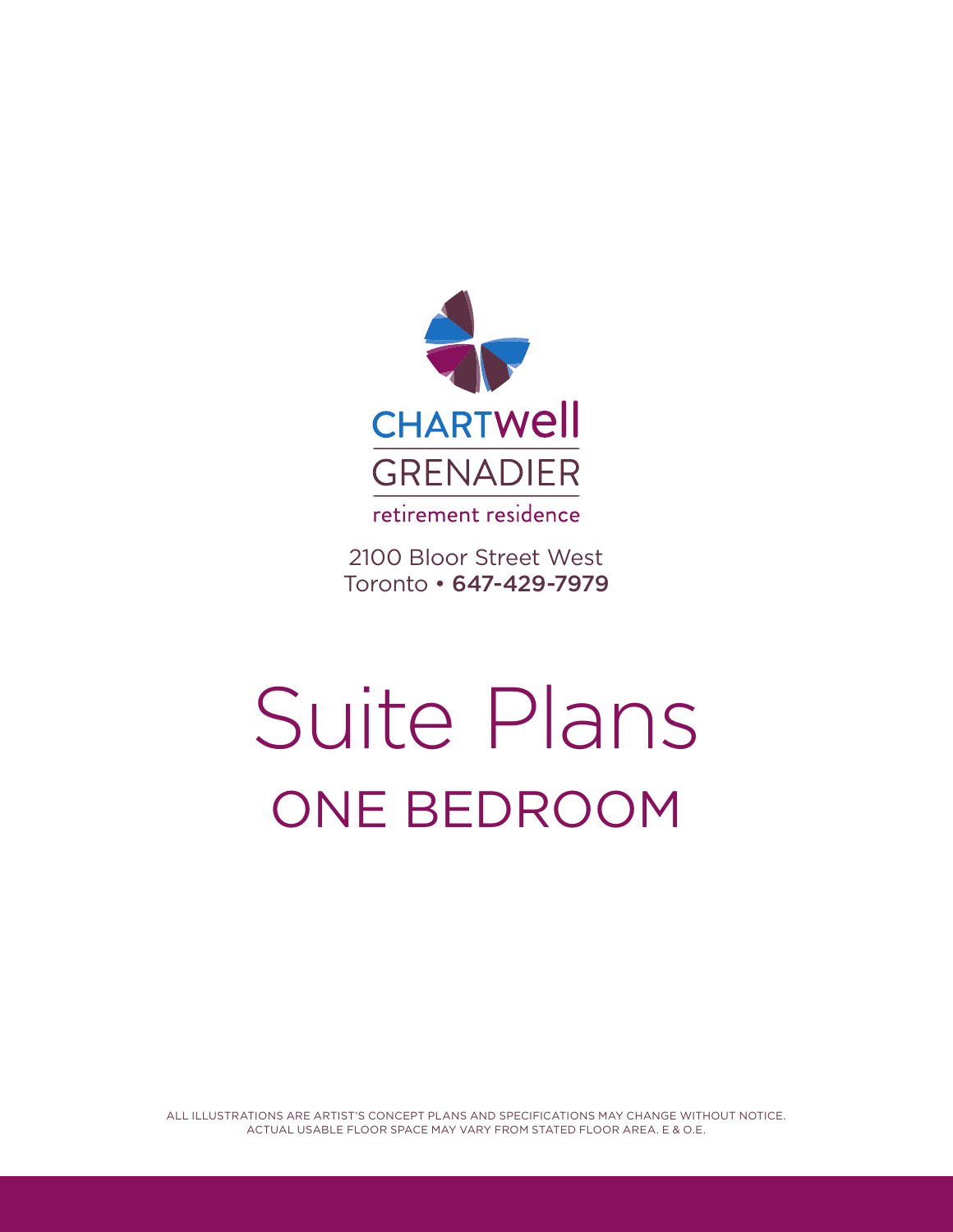

## Suite A 13 360 sq.ft.

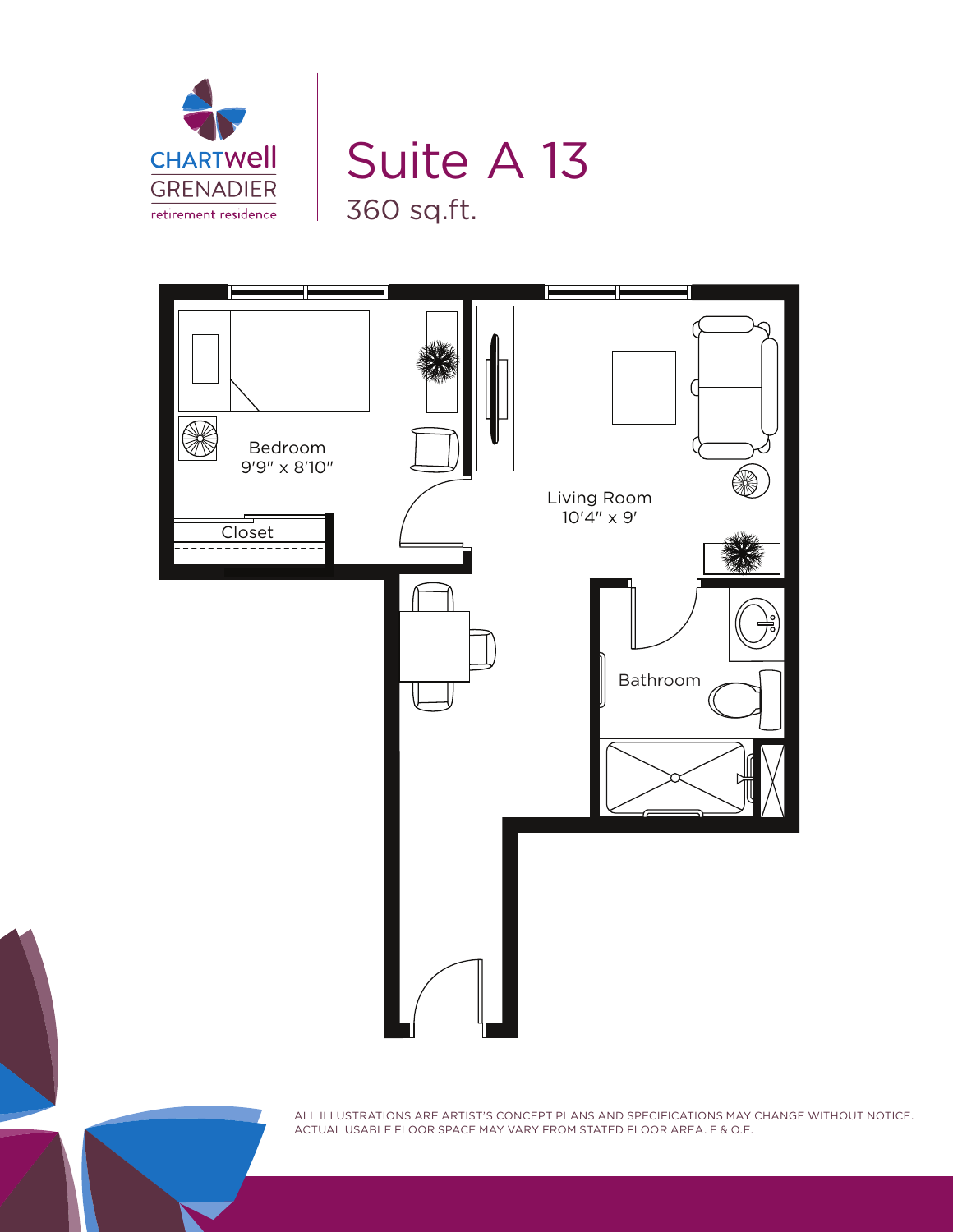

Suite B/C 01



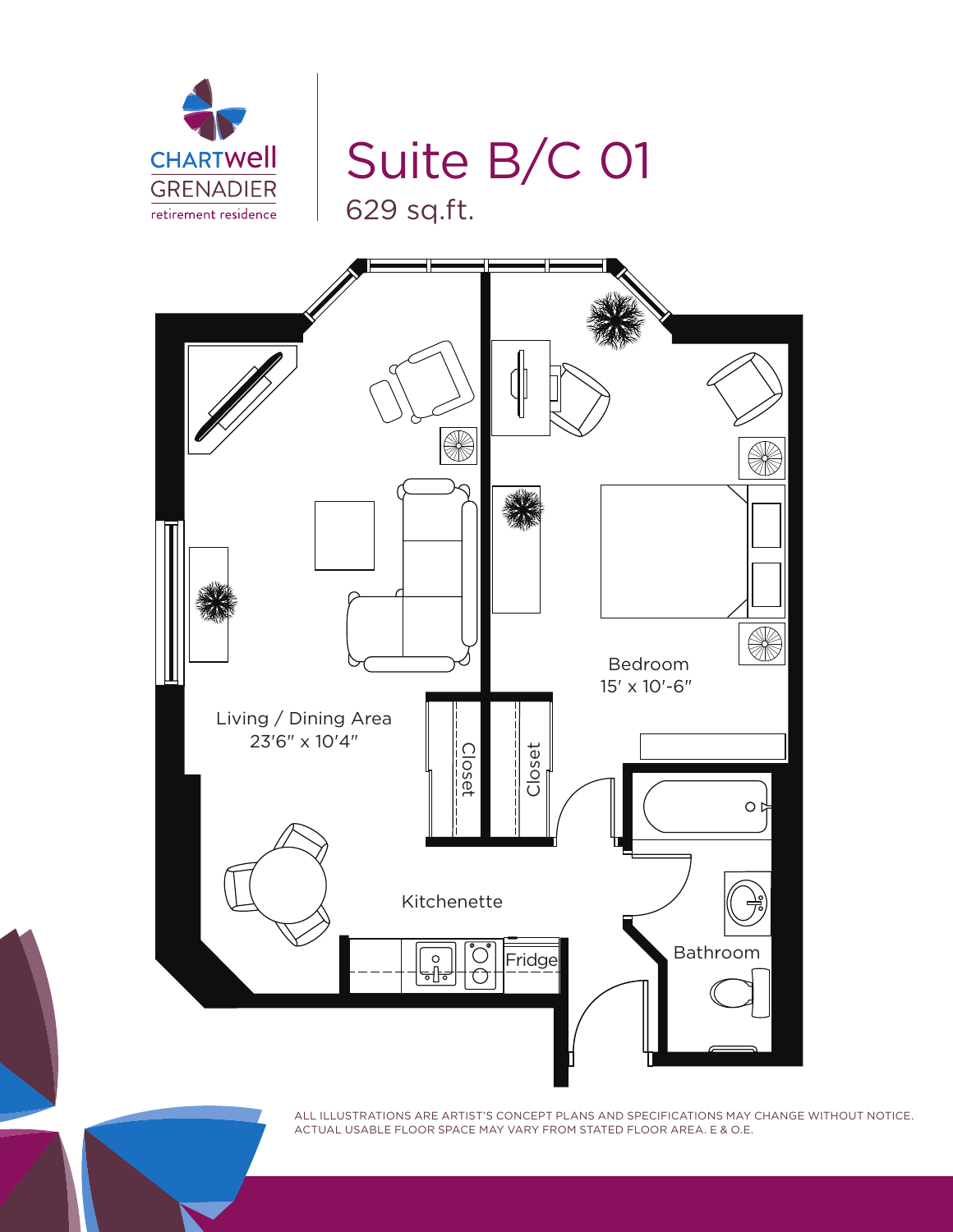

## Suite B/C 02

548 sq.ft.

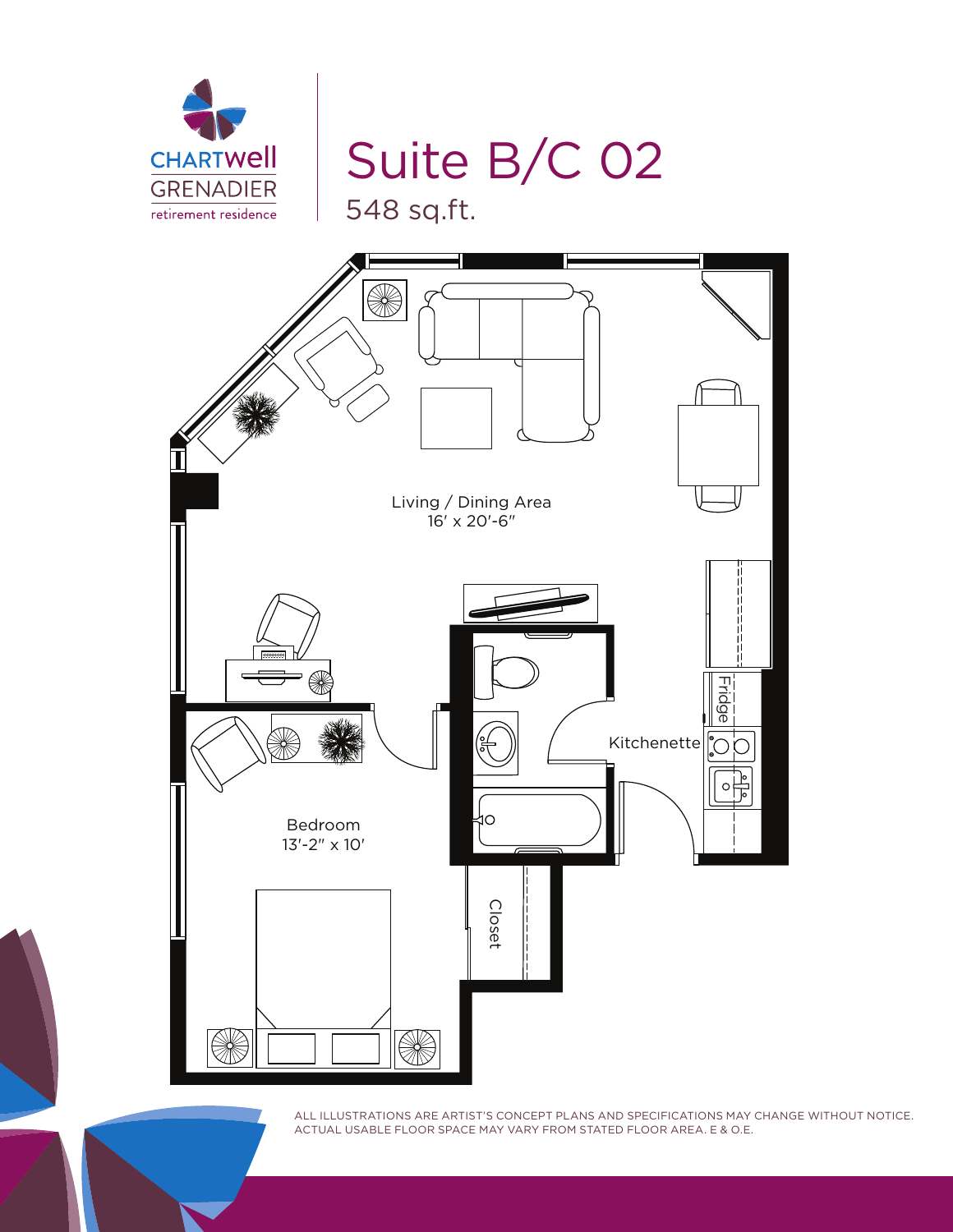

Suite B/C 06

586 sq.ft.

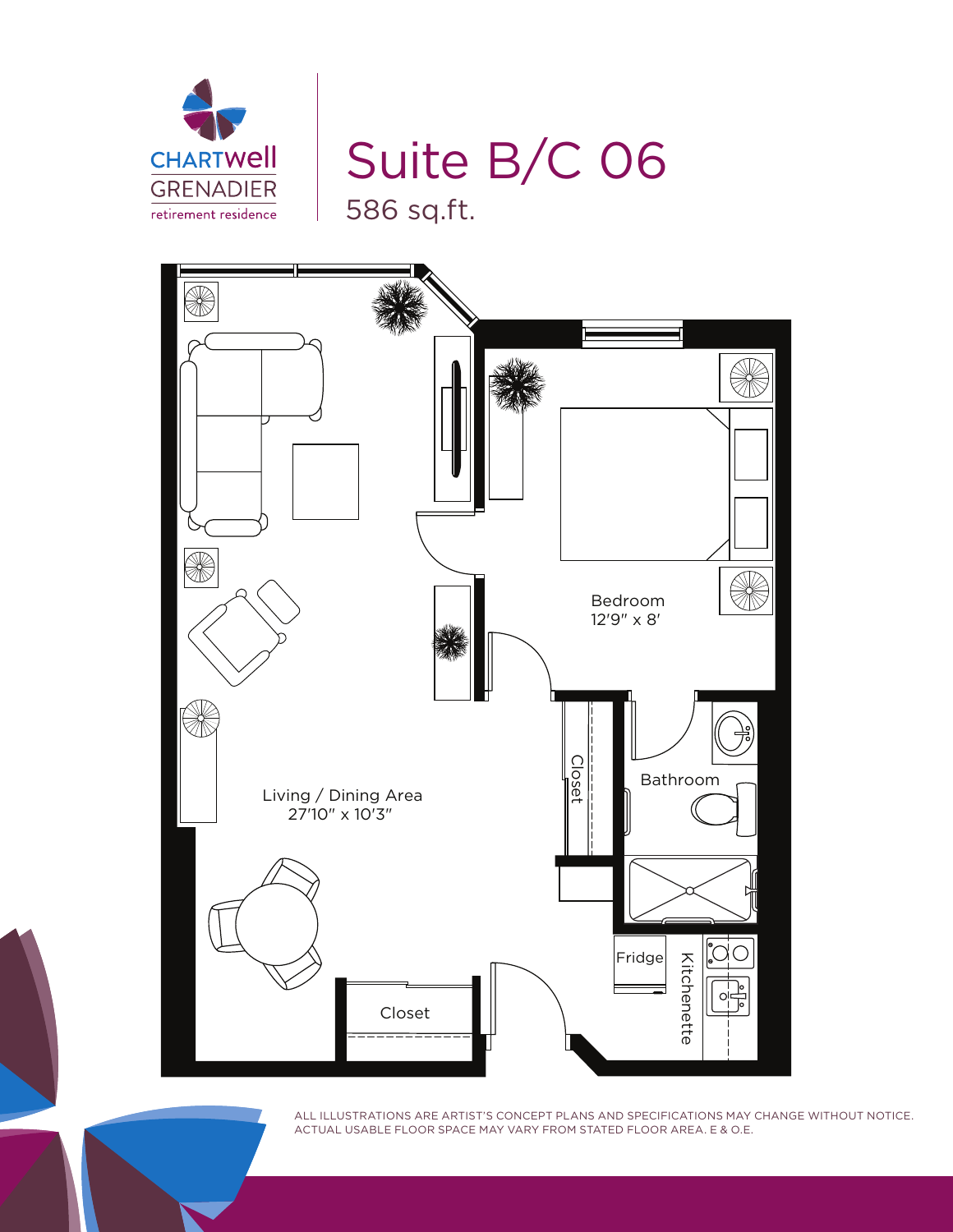

Suite B/C 08 578 sq.ft.

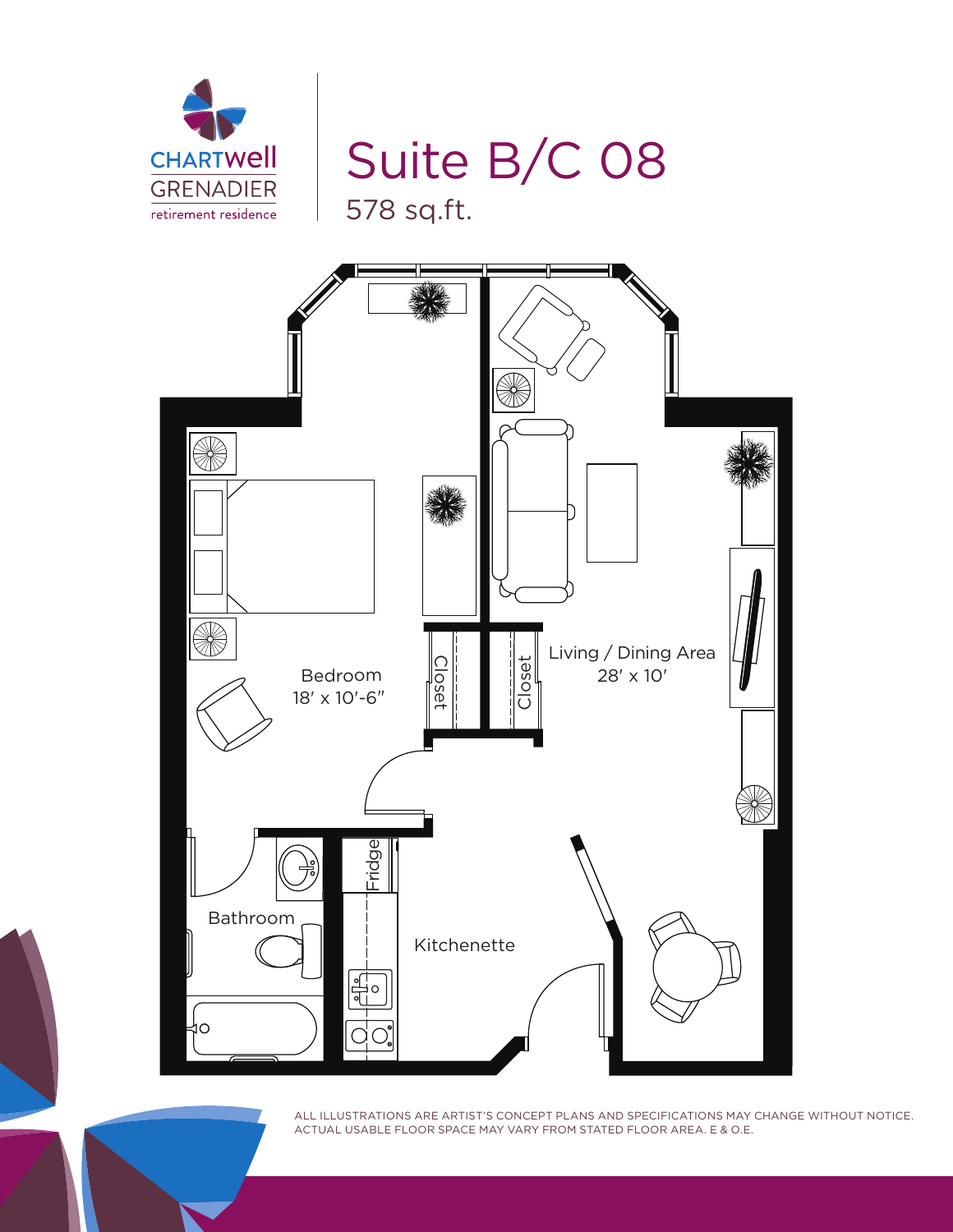

## Suite D 01 516 sq.ft.

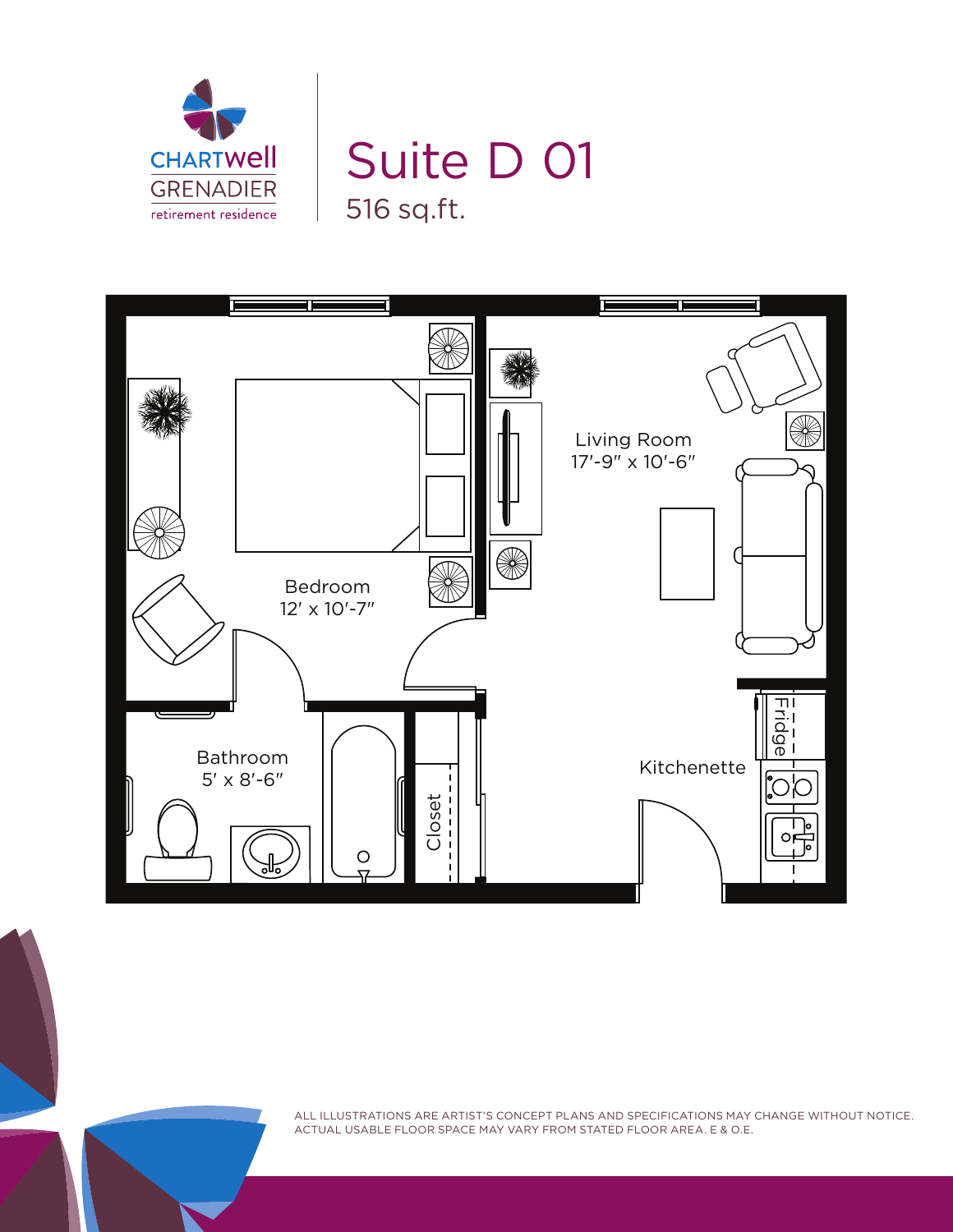

Suite D 02-07/09-10 631 sq.ft.

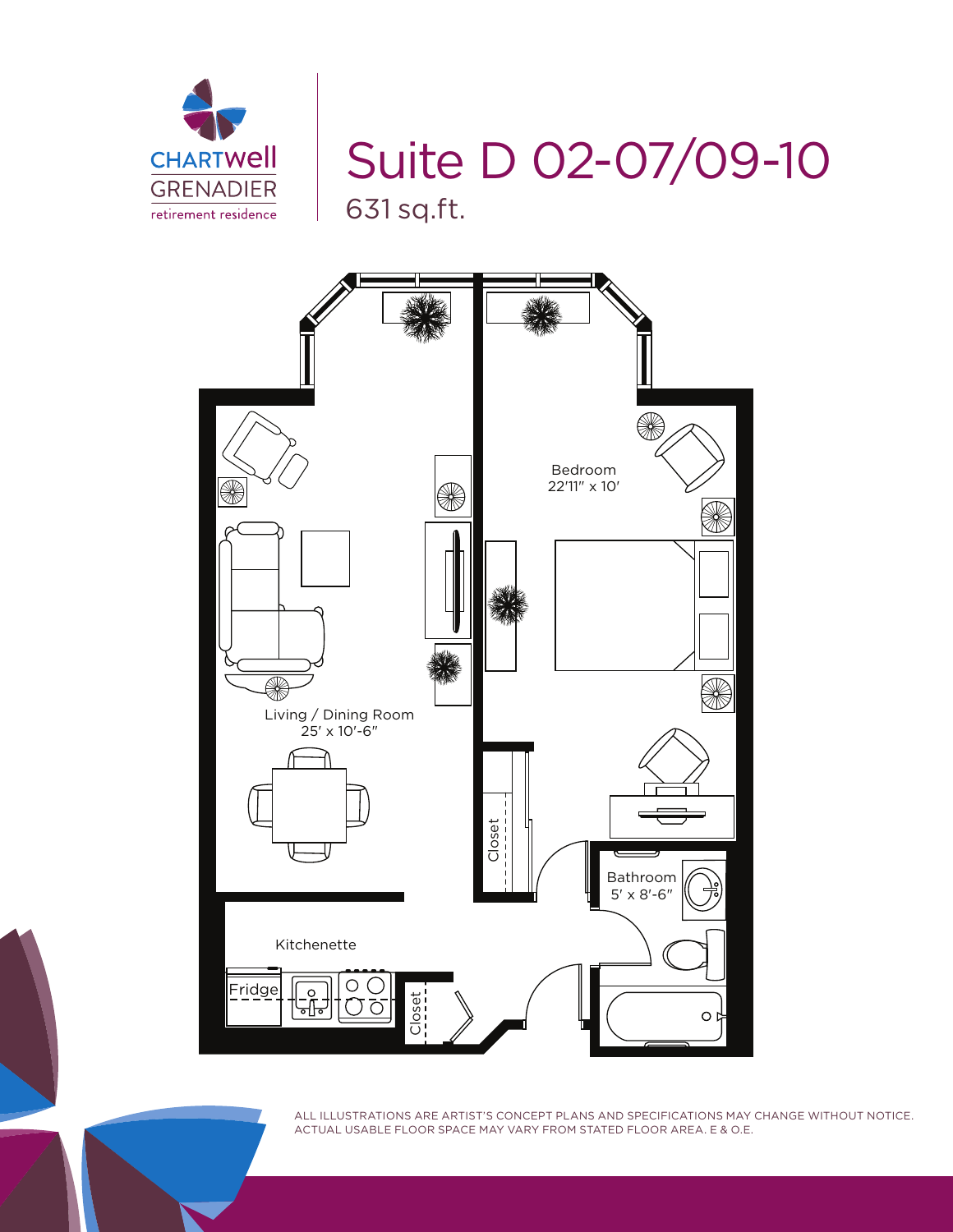

Suite D 08/11 460 sq.ft.